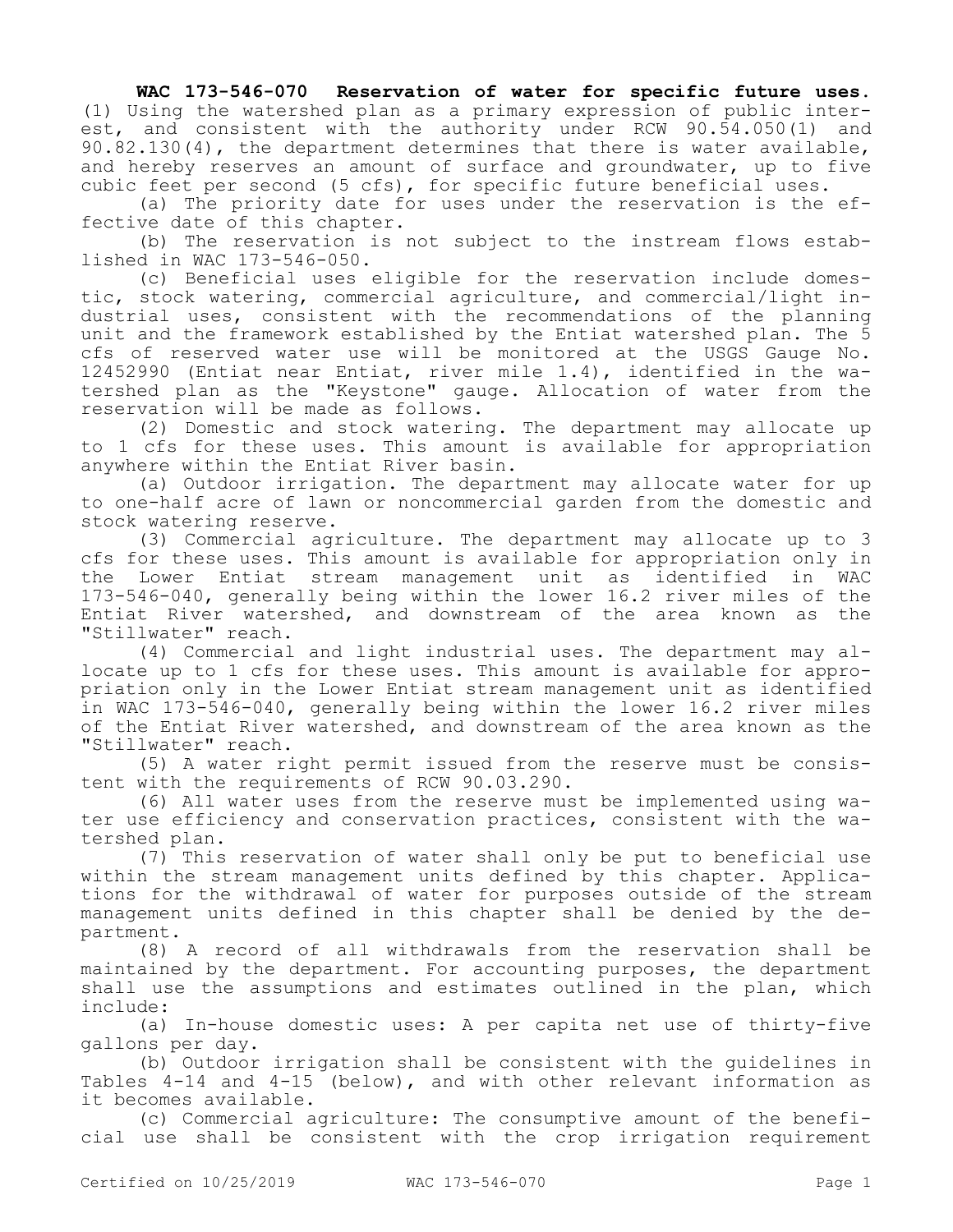specified in Tables 4-14 and 4-15 (below), and with other relevant information as it becomes available. The consumptive amount shall also be consistent, when appropriate, with any amount of conveyance water made unavailable to the river through irrigation bypass.

| <b>YEAR</b>                   | <b>APR</b> | <b>MAY</b> | <b>JUN</b> | <b>JUL</b> | <b>AUG</b> | <b>SEP</b>   | OCT <sup>2</sup> | <b>SEASON</b><br><b>TOTAL</b> |
|-------------------------------|------------|------------|------------|------------|------------|--------------|------------------|-------------------------------|
| 1972                          | 2.03       | 5.18       | 7.47       | 9.20       | 8.03       | 4.43<br>2.00 |                  | 38.34                         |
| 1973                          | 2.28       | 5.40       | 9.22       | 11.48      | 9.80       | 4.60         | 2.00             | 44.78                         |
| 1974                          | 1.74       | 4.57       | 8.69       | 9.21       | 8.95       | 5.21         | 2.00             | 40.37                         |
| 1975                          | 1.72       | 5.26       | 8.33       | 10.49      | 8.88       | 4.66         | 2.00             | 41.34                         |
| 1976                          | 1.84       | 2.82       | 7.86       | 10.04      | 6.71       | 4.84         | 2.00             | 36.11                         |
| 1977                          | 1.69       | 4.49       | 6.67       | 8.32       | 5.43       | 4.32         | 2.00             | 32.92                         |
| 1978                          | 1.92       | 5.18       | 8.07       | 10.20      | 8.25       | 4.63         | 2.00             | 40.25                         |
| 1979                          | 2.10       | 3.78       | 8.11       | 9.45       | 8.31       | 3.28         | 2.00             | 37.03                         |
| 1980                          | 1.66       | 4.52       | 6.25       | 9.72       | 7.06       | 2.00<br>3.61 |                  | 34.82                         |
| 1981                          | 1.61       | 4.26       | 6.19       | 8.53       | 7.63       | 3.76<br>2.00 |                  | 33.98                         |
| 1982                          | 1.61       | 4.60       | 7.18       | 8.06       | 6.74       | 3.22<br>2.00 |                  | 33.41                         |
| 1983                          | 1.44       | 5.20       | 6.66       | 7.18       | 6.53       | 3.89         | 2.00             | 32.90                         |
| 1984                          | 1.47       | 3.92       | 6.42       | 9.86       | 7.89       | 3.26<br>2.00 |                  | 34.82                         |
| 1985                          | 1.72       | 5.18       | 8.34       | 10.71      | 7.93       | 3.13<br>2.00 |                  | 39.01                         |
| 1986                          | 1.74       | 4.65       | 7.69       | 8.56       | 7.97       | 4.08         | 2.00             | 36.69                         |
| 1987                          | 1.88       | 4.75       | 7.30       | 8.28       | 8.09       | 4.46         | 2.00             | 36.76                         |
| 1988                          | 1.56       | 4.22       | 6.38       | 10.06      | 7.57       | 4.16         | 2.00             | 35.95                         |
| 1989                          | 1.79       | 4.47       | 7.65       | 9.40       | 7.13       | 4.43         | 2.00             | 36.87                         |
| 1990                          | 1.78       | 3.91       | 6.69       | 9.39       | 6.83       | 4.55         | 2.00             | 35.15                         |
| 1991                          | 1.87       | 4.21       | 6.41       | 10.00      | 7.42       | 4.48         | 2.00             | 36.39                         |
| 1992                          | 2.08       | 6.34       | 8.58       | 8.75       | 7.65       | 4.22         | 2.00             | 39.62                         |
| 1993                          | 1.10       | 4.75       | 6.36       | 7.46       | 7.20       | 3.90         | 2.00             | 32.77                         |
| 1994                          | 1.69       | 4.74       | 8.23       | 12.41      | 8.53       | 2.00<br>4.67 |                  | 42.27                         |
| 1995                          | 1.47       | 5.28       | 7.90       | 10.52      | 7.90       | 2.00<br>4.66 |                  | 39.73                         |
| 1996                          | 1.53       | 4.34       | 8.54       | 11.02      | 9.58       | 4.65         | 2.00             | 41.66                         |
| 1997                          | 1.14       | 4.27       | 7.22       | 9.16       | 7.30       | 3.48         | 2.00             | 34.57                         |
| 1998                          | 1.49       | 3.66       | 7.81       | 9.52       | 8.29       | 4.75         | 2.00             | 37.52                         |
| 1999                          | 1.60       | 4.57       | 8.03       | 9.31       | 7.26       | 4.00         | 2.00             | 36.77                         |
| 2000                          | 1.65       | 4.38       | 8.02       | 9.85       | 8.56       | 3.66         | 2.00             | 38.12                         |
| 2001                          | 1.39       | 4.98       | 7.06       | 10.23      | 7.65       | 4.35         | 2.00             | 37.66                         |
| 2002                          | 1.49       | 4.12       | 7.69       | 9.83       | 7.82       | 3.81         | 2.00             | 36.76                         |
| MO. AVG.<br><b>SINCE 1972</b> | 1.68       | 4.58       | 7.52       | 9.55       | 7.77       | 4.17         | 2.00             | 37.27 ac-in                   |

**Table 4-14. Monthly tree water use1(ac-in) at WSU Tree Fruit Research Center, 1972-2002.**

1. Data have already been adjusted using pan evaporation & KC value to approximate orchard tree water use.

2. The October value of 2 acre-inches was estimated based on miscellaneous October measurements provided by the WSU Tree Fruit Research Center, and conversations with Tim Smith, WSU Cooperative Extension. April through September values are based on data collected by T. Smith.

\* Note: Actual irrigation rates must be 10 to 40% higher than tree use, depending on irrigation efficiency

(This table is from the watershed plan, based on the *State of Washington Irrigation Guide* and supplemented by Washington State Tree Fruit Research data collected in Wenatchee WA.)